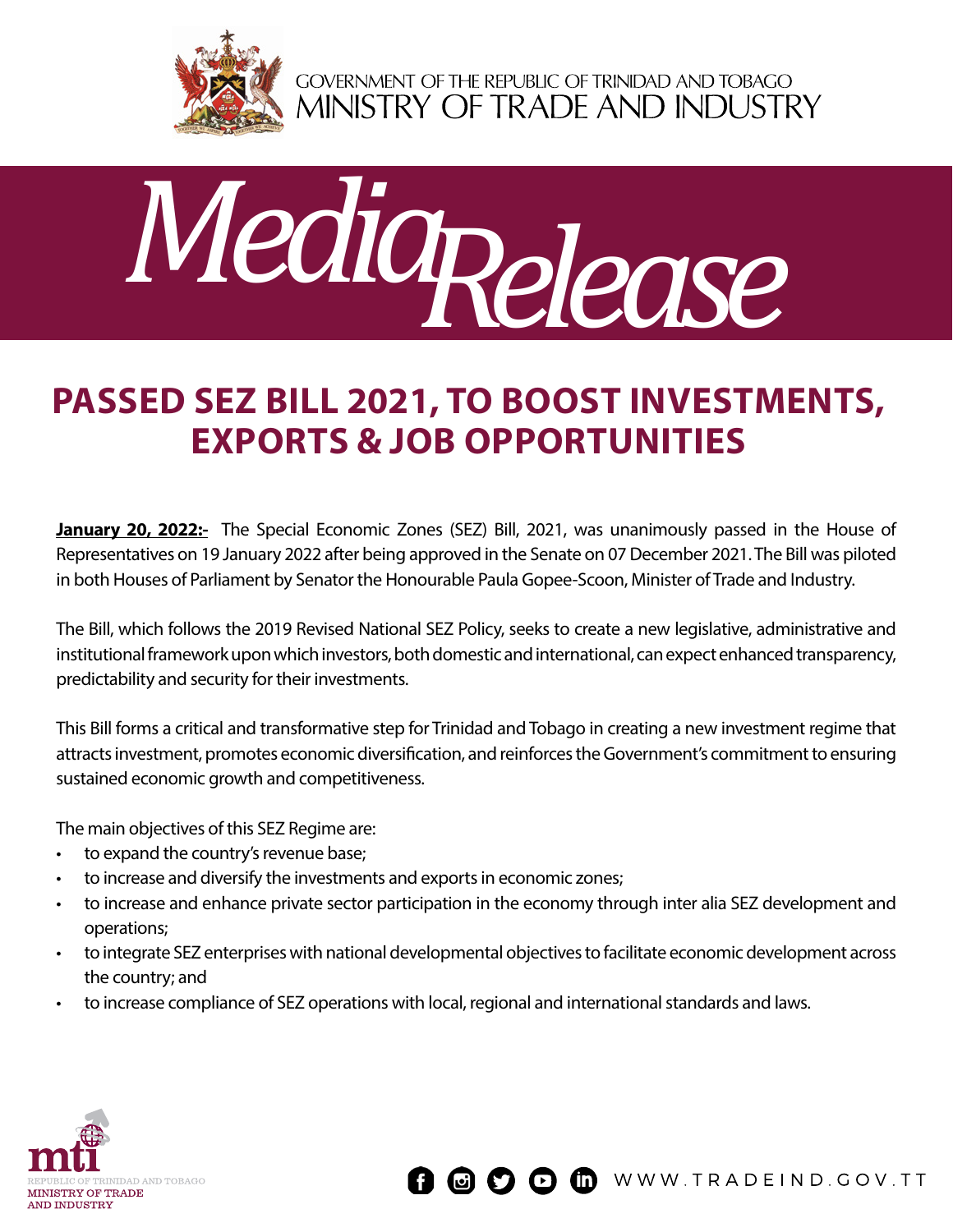This action by Government represents a transformational shift in how economic spaces will be governed and developed, and will ultimately result in new, better jobs for citizens of Trinidad and Tobago.

The SEZ Bill, 2021, provides the legislative framework for a licensing Regime for Operators, SEZ Enterprises and Single Zone Enterprises. A key requirement for investors to be part of the SEZ regime is their creation of full-time jobs within our country. There are also provisions that allow for the participation of small- and medium-sized enterprises (SMEs), so that they are part of this transformation.

The new SEZ regime will be a considerable improvement from the existing Free Zones, and includes a robust institutional framework, which includes a governing SEZ Authority, and a balanced incentive framework, that encompasses both fiscal and non-fiscal measures. Also important is the creation of specially designated zones for traditional and new sectors, such as:

- manufacturing;
- logistics and distribution;
- maritime services;
- aviation services;
- fishing and fish processing;
- agriculture and agro processing;
- information and communications technology;
- creative industries;
- financial services;
- medical tourism services; and
- renewable energy.

The new SEZ Regime also caters for the designation of distinct geographical areas throughout Trinidad and Tobago as Development Zones to attract investments with emphasis on employment, skills training and entrepreneurship. The SEZ Regime complements and reinforces the objectives of the National Development Strategy, Vision 2030, and in particular the goal of Theme IV: Building Globally Competitive Businesses, which seeks to, among other things, establish centres of excellence and technology parks, develop a new and enhanced suite of incentives, develop existing economic sectors, and support new and emerging sectors. It will also aid in Trinidad and Tobago meeting its whole-of-government and whole-of-society approach and commitment to implementation of the United Nations Sustainable Development Goals (SDGs).